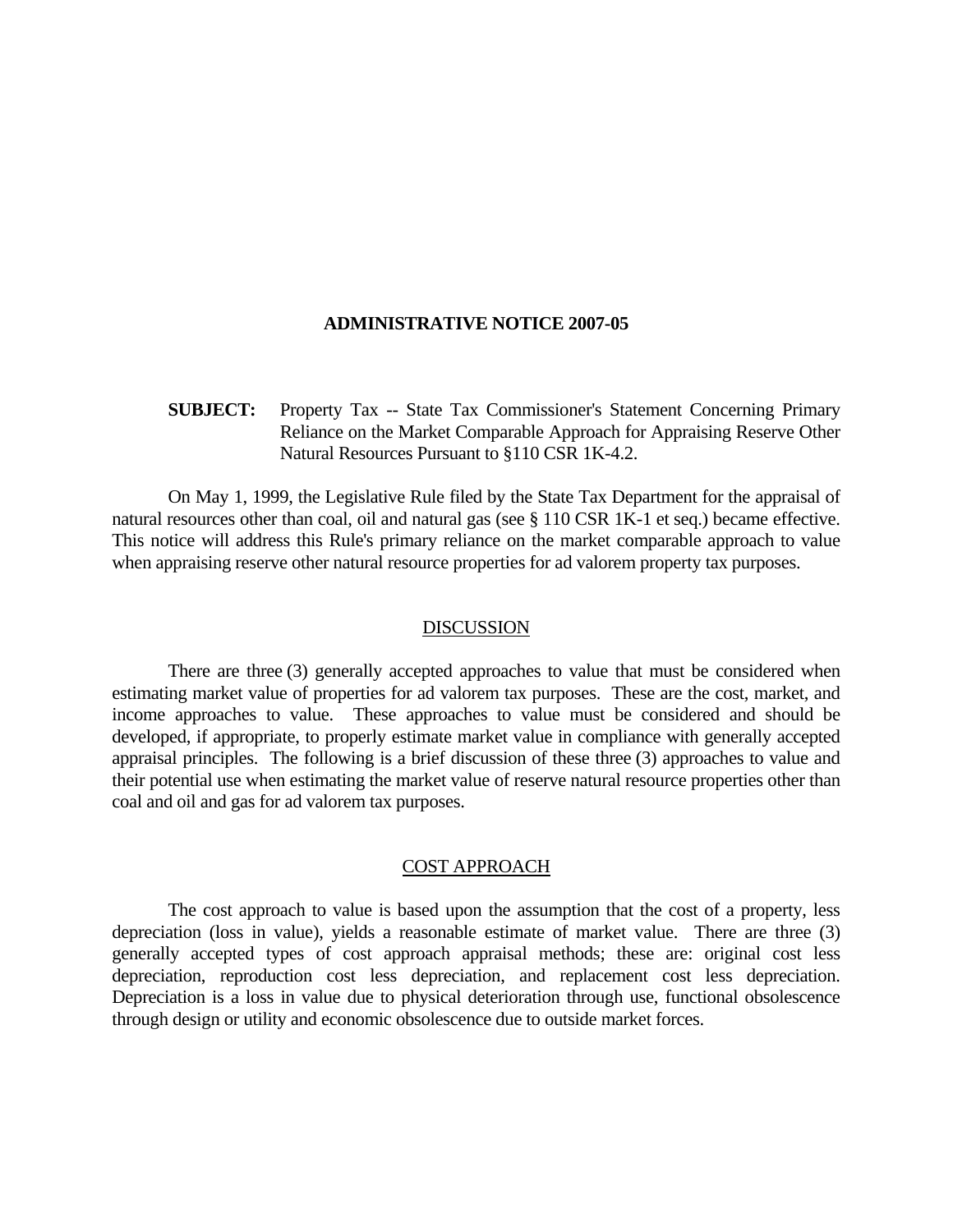## **Administrative Notice 2007-05 Page 2**

 Original cost less depreciation is the cost of acquisition of a property less a loss in value due to physical deterioration, functional obsolescence and economic obsolescence. This approach is widely employed in the appraisal of "cost-based" regulated utilities, however it has a limited application when appraising reserve natural resource properties, as many of these types of properties were acquired years ago at substantially less than current market value.

 Reproduction cost less depreciation is the cost of reproducing an exact replica of a property less physical deterioration, functional obsolescence, and economic obsolescence. This approach is employed in appraising one-of-a-kind properties such as works of art or special purpose properties, an example of which is the State's Capitol Building. Other mineral properties are a nonrenewable natural resource and can therefore not be reproduced. Because of their nonrenewable nature, reserve natural resource properties do not lend themselves to development of a reproduction cost less depreciation appraisal.

 Replacement cost less depreciation is the cost of replacing a property with one of like utility less physical deterioration and economic obsolescence. This approach is the most widely used of the three (3) cost approaches to value and is widely employed in the appraisal of commercial and industrial personal property. Replacement cost has limited application, however, in the appraisal of nonrenewable natural resource properties, as the resource cannot, by its nature, be replaced. Because of their nonrenewable nature, reserve natural resource properties do not lend themselves to the development of replacement cost new less depreciation appraisals.

# INCOME APPROACH

 The income approach to value is based upon the assumption that a property is worth the future income, discounted to present worth, that it will generate for a prospective buyer. The income approach is widely used in the valuation of various types of income producing properties; however, the approach has limited application in valuing properties that do not produce an income stream. Reserve other natural resource properties do not readily produce an income stream and do not therefore readily lend themselves to application of an income approach valuation.

## MARKET APPROACH

The market approach to value is based upon the assumption that the recent selling price of comparable properties, if properly analyzed and adjusted, will yield a reasonable estimate of current market value. Consistent with the above referenced Legislative Rule, the State Tax Department developed a market comparable approach for reserve other mineral properties. The Department has reviewed sales during at least the five  $(5)$  calendar years prior to the July 1<sup>st</sup> appraisal date of 2006 in various fashions and has constructed measures of central tendency concerning sales transacted during the aforementioned period of time. These sales have been analyzed according to methods established in § 110 CSR 1K-4.2 for reserve other natural resource properties. The Department published and filed final variables on September 1, 2006.